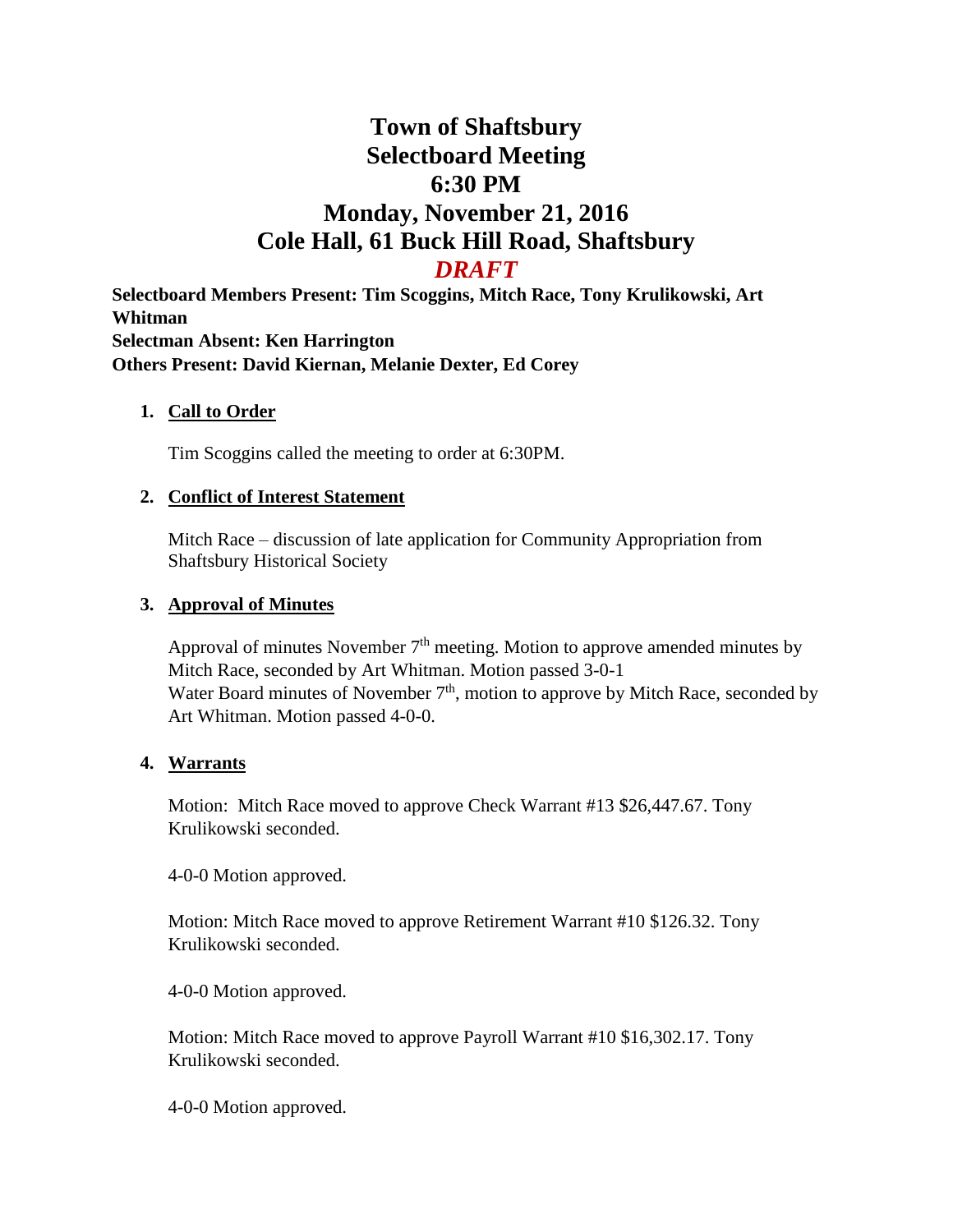#### **5. Announcements**

Historical Society nominations for Ordinary Heroes being accepted.

Christmas Tree lighting December 4<sup>th</sup> 4PM at Cole Hall

New Rules and Regulations and Rate Schedules for Shaftsbury Cemeteries online or available at Cole Hall.

## **6. Public Comments**

Mr. Corey addressed the Board and presented a sketched site plan he proposes would be adequate to locate the proposed Town Garage and other structures on land not owned, but currently rented to the north of the current garage

Mr. Corey also asked that the State be contacted regarding proper signage on RTE 67 east and West. He also requested larger sign at the intersection of Church and Rte 7A.

## **7. Treasurer's Report**

Melanie Dexter presented a cash flow report. Tax collections are done. There will be some action items as some payments were doubled due to escrow payments. Some people also over paid because they paid the first bill and not the revised bill from the State. It is believed the collections were higher this year, fewer delinquencies.

#### **8. Road Foreman Report**

David Kiernan delivered the Road report. The crew has been plowing for the last two days. There were some delays on Monday morning as two trucks broke down reducing the number of plows operating from 6 to 3.

The Around the Block Sidewalk concrete and paving was completed before the snow. A change order will be issued allowing completion on January 31, 2017. This is due to the radar warning signs and pedestrian crossing signs being backordered.

#### **9. Zoning Bylaws Changes**

A Public Hearing will be held on December  $5<sup>th</sup>$  at the regular Selectboard Meeting. Mr. Scoggins read an official letter sent to the State regarding the rewrite. *The letter and a complete copy of the proposed new bylaws can be found at shaftsburyvt.gov.*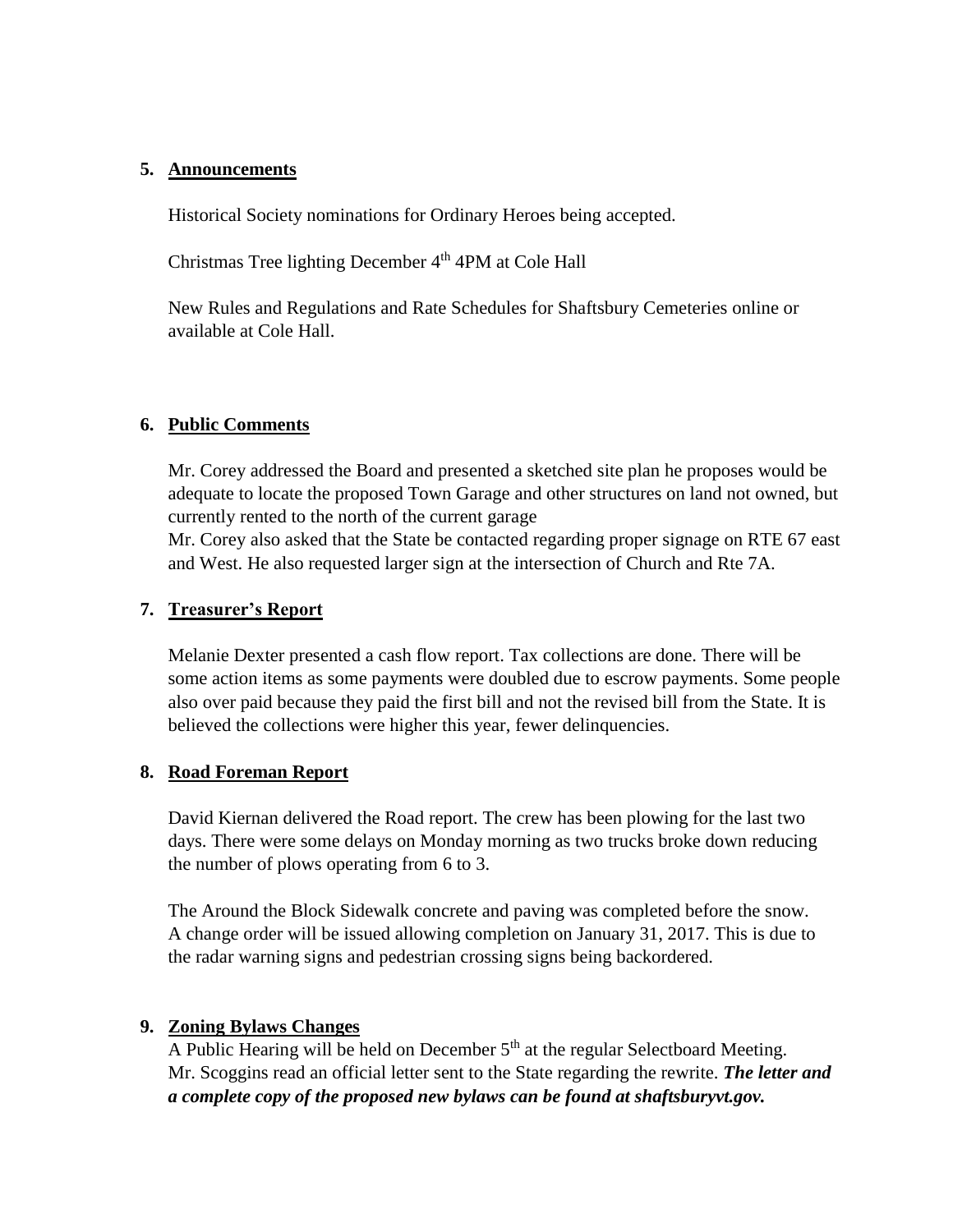Mr. Scoggins pointed out that few residents had attended any of the Planning Commission meetings during the revision process. Residents are encouraged to review the documents. There will be a vote at Town Meeting Day for adoption of revised Bylaws.

Major points: Elimination of Recreation overlay zone along Route 7A.

Shoreline District deleted.

 Village Commercial District renamed to Village Center District, changes made to setbacks and other requirements.

Suggestion by Mr. Scoggins to divide vote to approve separately the use of restaurants and retail as a permitted use with site plan approval. This would allow a vote on majority of proposals with a seperate vote on this more controversial aspect which would cover all of Route 7a in VC District.

Allows non-motorized commercial use in Forest and Rec areas.

Section on non-conforming uses includes better definitions.

Requirement of site plan by professionals when major changes are planned. Discussion of what minor or major change means and when this would apply. Also discussion of what vehicle access means for professional site plan.

Sign ordinance change that prohibits any self -illuminating signs.

# *CAT-TV has complete discussion available on YOUTUBE Shaftsbury Selectboard Meetings*

# **10. FY18 Budget Discussion**

A special Selectboard Meeting will be held December  $12<sup>th</sup>$  at 630PM to discuss the budget.

Community Appropriations was discussed. Bennington Rescue has requested an increase from 2,000.00 to over 42,000.00 for FY18. The issue was debated. They will be asked to make a presentation to the Board on December 19<sup>th</sup>.

Discussion of the budget took place. The biggest item is replacing several part time positions (parks, water, snow plowing etc.) with a full time employee in a public works position. An entry level employee we be sought.